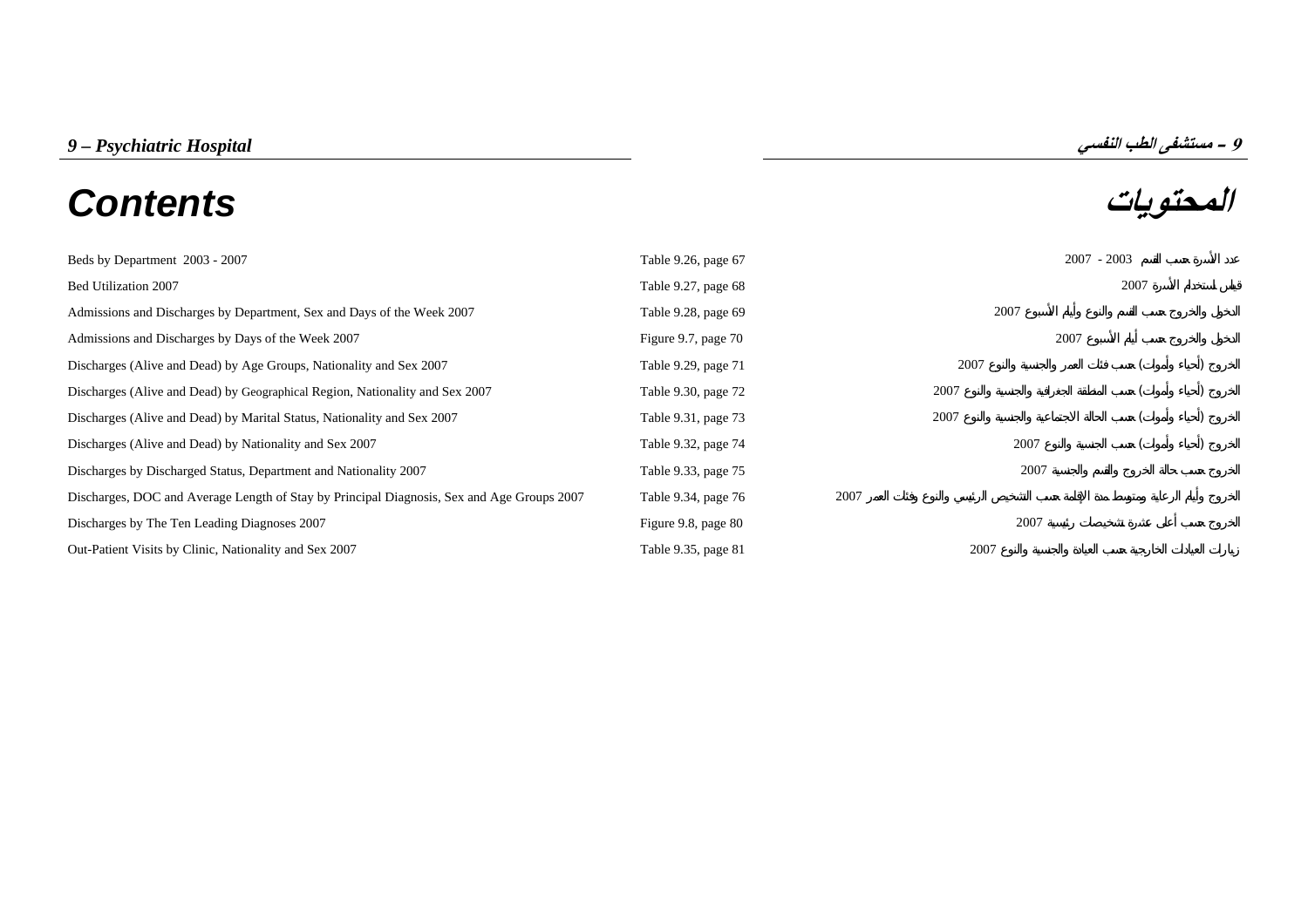#### **2007 - 2003**

**Beds by Department 2003 - 2007**

<span id="page-1-0"></span>

| <b>Department</b>         | 2007 | 2006 | 2005 | 2004 | 2003 |  |
|---------------------------|------|------|------|------|------|--|
| Psychiatric               | 63   | 63   | 63   | 63   | 63   |  |
| Child and Adolescent      | 12   | 12   | 12   | 12   | 12   |  |
| Drug and Alcohol          | 26   | 26   | 16   | 16   | 13   |  |
| Psycho-Geriatric          | 31   | 31   | 31   | 31   | 37   |  |
| <b>Mental Retardation</b> | 43   | 43   | 43   | 43   | 39   |  |
| Long Term Rehabilitation  | 39   | 39   | 39   | 39   | 37   |  |
| <b>Total</b>              | 214  | 214  | 204  | 204  | 201  |  |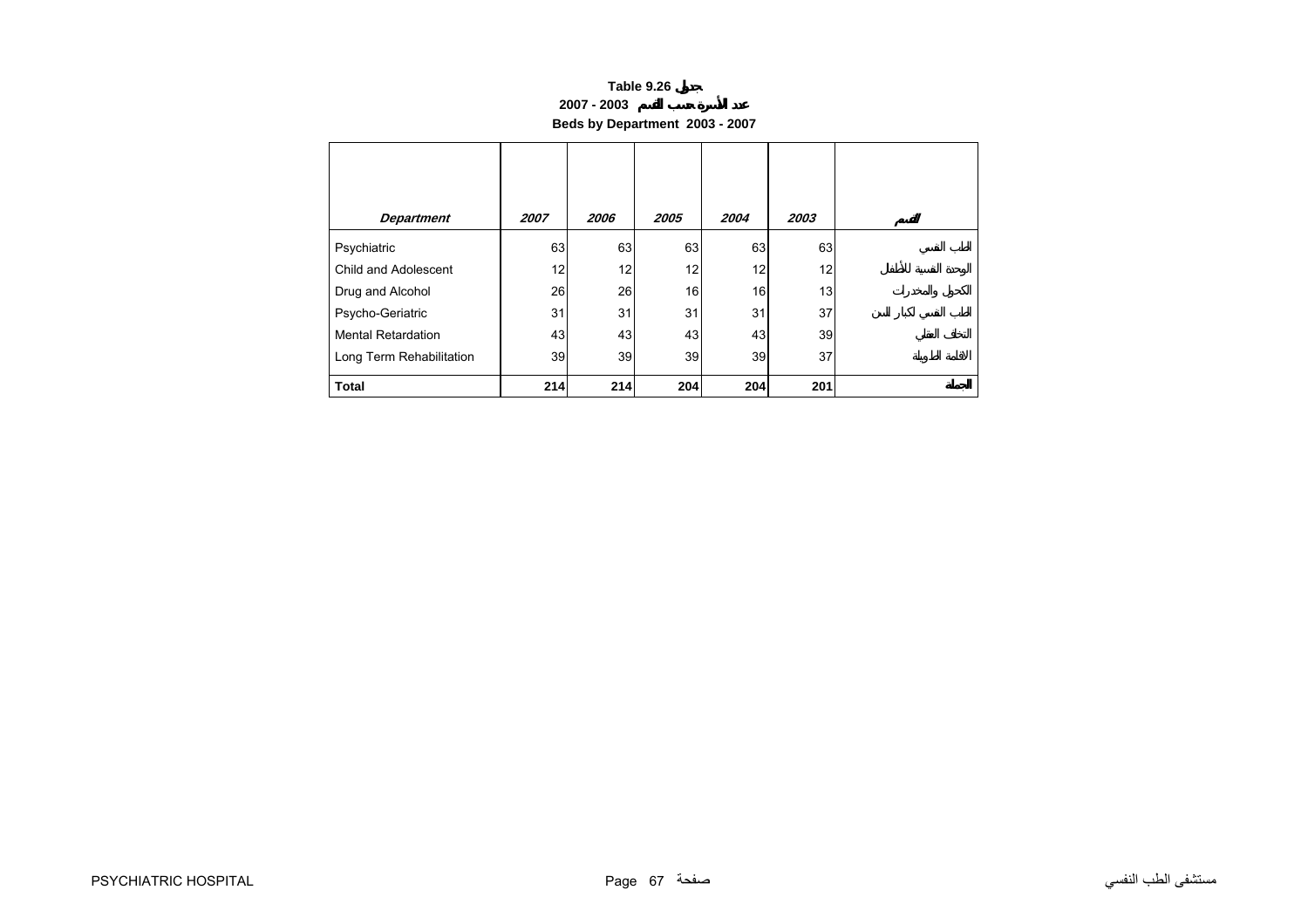#### **2007**

**Bed Utilization 2007**

<span id="page-2-0"></span>

| Grand<br><b>Total</b> | <b>Long Term</b><br>Rehabilitation | <b>Total</b> | <b>Mental</b><br><b>Retardation</b> | Psycho-<br>Geriatric | Drug &<br>Alcohol | Child &<br><b>Adolescent</b> | <b>Psychiatric</b> | <b>Description</b>        |
|-----------------------|------------------------------------|--------------|-------------------------------------|----------------------|-------------------|------------------------------|--------------------|---------------------------|
| 1,112                 |                                    | 1,112        | 81                                  | 63                   | 236               | 94                           | 638                |                           |
|                       |                                    |              |                                     |                      |                   |                              |                    | <b>Total admissions</b>   |
| 1,113                 | 2                                  | 1,111        | 74                                  | 96                   | 233               | 88                           | 620                | Total discharges          |
| 214                   | 39                                 | 175          | 43                                  | 31                   | 26                | 12                           | 63                 |                           |
|                       |                                    |              |                                     |                      |                   |                              |                    | No. of beds               |
| 78,110                | 14,235                             | 63,875       | 15,695                              | 11,315               | 9,490             | 4,380                        | 22,995             |                           |
|                       |                                    |              |                                     |                      |                   | 3,379                        |                    | Bed days available        |
| 83,108                | 2,243                              | 80,865       | 17,131                              | 15,179               | 9,110             |                              | 36,066             | Patient-days overnight    |
| 28                    |                                    | 28           |                                     | $\overline{2}$       | $\overline{7}$    |                              | 18                 | $\geq$                    |
|                       |                                    |              |                                     |                      |                   |                              |                    | Patient days < 1 day      |
| 83,136                | 2,243                              | 80,893       | 17,132                              | 15,181               | 9,117             | 3,379                        | 36,084             |                           |
| 106.4                 | 15.8                               | 126.6        | 109.2                               | 134.2                | 96.1              | 77.1                         | 156.9              | <b>Total Patient days</b> |
|                       |                                    |              |                                     |                      |                   |                              |                    | Bed occupancy rate        |
| 5.2                   |                                    | 6.3          | 1.7                                 | 3.1                  | 9.0               | 7.3                          | 9.8                |                           |
|                       |                                    |              |                                     |                      |                   |                              |                    | Turnover rate             |
| $-4.5$                | 5,996                              | $-15.3$      | $-19.4$                             | $-40.3$              | 1.6               | 11.4                         | $-21.1$            | Turnover interval *       |
| 3.0                   |                                    | 3.0          | 0.2                                 | 0.2                  | 0.6               | 0.3                          | 1.7                |                           |
|                       |                                    |              |                                     |                      |                   |                              |                    | Average daily admission   |
| 3.0                   |                                    | 3.0          | 0.2                                 | 0.3                  | 0.6               | 0.2                          | 1.7                |                           |
| 75                    | 1122                               | 72.8         | 232                                 |                      | 39                |                              | 58                 | Average daily discharge   |
|                       |                                    |              |                                     | 158                  |                   | 38                           |                    | Average length of stay    |

 *department is utilising more beds than allocated .* .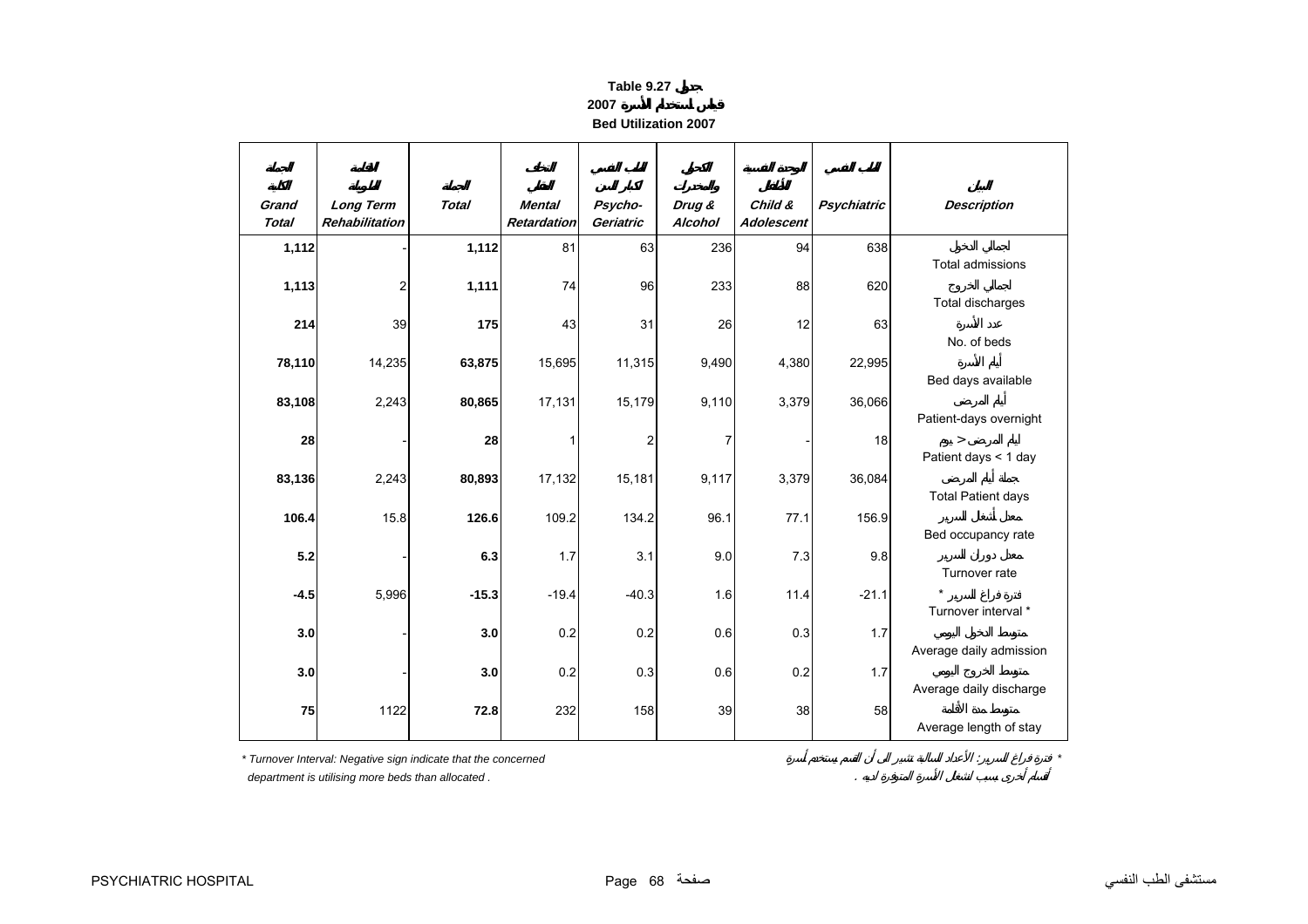<span id="page-3-0"></span>

| <b>Total</b> |       | Fri          |              | <b>Thurs</b> |                | Wed            |                | <b>Tues</b> |      | <b>Mon</b>     |      | <b>Sun</b>     |                | <b>Sat</b>     |      |            |                           |
|--------------|-------|--------------|--------------|--------------|----------------|----------------|----------------|-------------|------|----------------|------|----------------|----------------|----------------|------|------------|---------------------------|
|              |       |              |              |              |                |                |                |             |      |                |      |                |                |                |      |            |                           |
| Disch.       | Adm.  | Disch.       | Adm.         | Disch.       | Adm.           | Disch.         | Adm.           | Disch.      | Adm. | Disch.         | Adm. | Disch.         | Adm.           | Disch.         | Adm. | <b>Sex</b> | <b>Department</b>         |
| 342          | 346   | 8            | 25           | 73           | 63             | 79             | 55             | 29          | 68   | 86             | 57   | 62             | 50             | 5 <sup>1</sup> |      | 28 Male    |                           |
| 278          | 292   | 15           | 28           | 53           | 44             | 90             | 46             | 39          | 39   | 24             | 45   | 52             | 59             | 5              |      | 31 Female  | Psychiatric               |
| 62           | 68    | $\mathbf{1}$ |              | 41           | 5              | $\overline{7}$ | 8              | 6           | 11   | 3              | 22   | 3 <sup>1</sup> | 22             | 1              |      | - Male     |                           |
| 26           | 26    |              |              | 12           | $\overline{2}$ | 5              | 2              |             |      | 3              | 5    | $\mathbf 5$    | $\overline{7}$ |                |      | 3 Female   | Child & Adolescent        |
| 226          | 230   | 18           | 6            | 41           | 49             | 24             | 33             | 38          | 66   | 46             | 40   | 43             | 33             | 16             |      | 3 Male     |                           |
| 7            | 6     |              |              |              | $\overline{2}$ | 3              |                |             |      |                |      | $\overline{1}$ |                |                |      | - Female   | Drug & Alcohol            |
| 59           | 41    | 3            | $\mathbf{1}$ | 7            | 5              | 11             | 9              | 16          | 4    | 12             | 14   | 9              | 4              | 1              |      | 4 Male     |                           |
| 37           | 22    | 1            |              | 7            | Δ              | 11             |                | 7           |      | 8              | 6    | $\mathbf{1}$   | 4              | 2              |      | 2 Female   | Psychogeryatric           |
| 36           | 39    | 4            |              | 5            | 9              | 5              | 5 <sup>1</sup> |             | 9    | $\overline{7}$ | 11   | 10             | 5              |                |      | - Male     |                           |
| 38           | 42    | 3            | 5            | 7            |                | $\overline{7}$ | 7              | 6           |      |                | 10   | 9              | Δ              | c              |      | 2 Female   | <b>Mental Retardation</b> |
|              |       |              |              |              |                |                |                |             |      |                |      |                |                |                |      | - Male     |                           |
|              |       |              |              |              |                |                |                |             |      |                |      | $\overline{c}$ |                |                |      | - Female   | Long Term Rehabilitation  |
| 725          | 724   | 34           | 32           | 167          | 131            | 126            | 110            | 93          | 158  | 154            | 144  | 127            | 114            | 24             |      | 35 Male    |                           |
| 388          | 388   | 19           | 34           | 80           | 59             | 116            | 60             | 54          | 55   | 39             | 67   | 70             | 75             | 10             |      | 38 Female  | <b>Total</b>              |
| 1,113        | 1,112 | 53           | 66           | 247          | 190            | 242            | 170            | 147         | 213  | 193            | 211  | 197            | 189            | 34             |      | 73 Total   |                           |

**جدول 9.28 Table الدخول والخروج حسب القسم والنوع وأيام الأسبوع<sup>2007</sup> Admissions and Discharges by Department, Sex and Days of the Week 2007**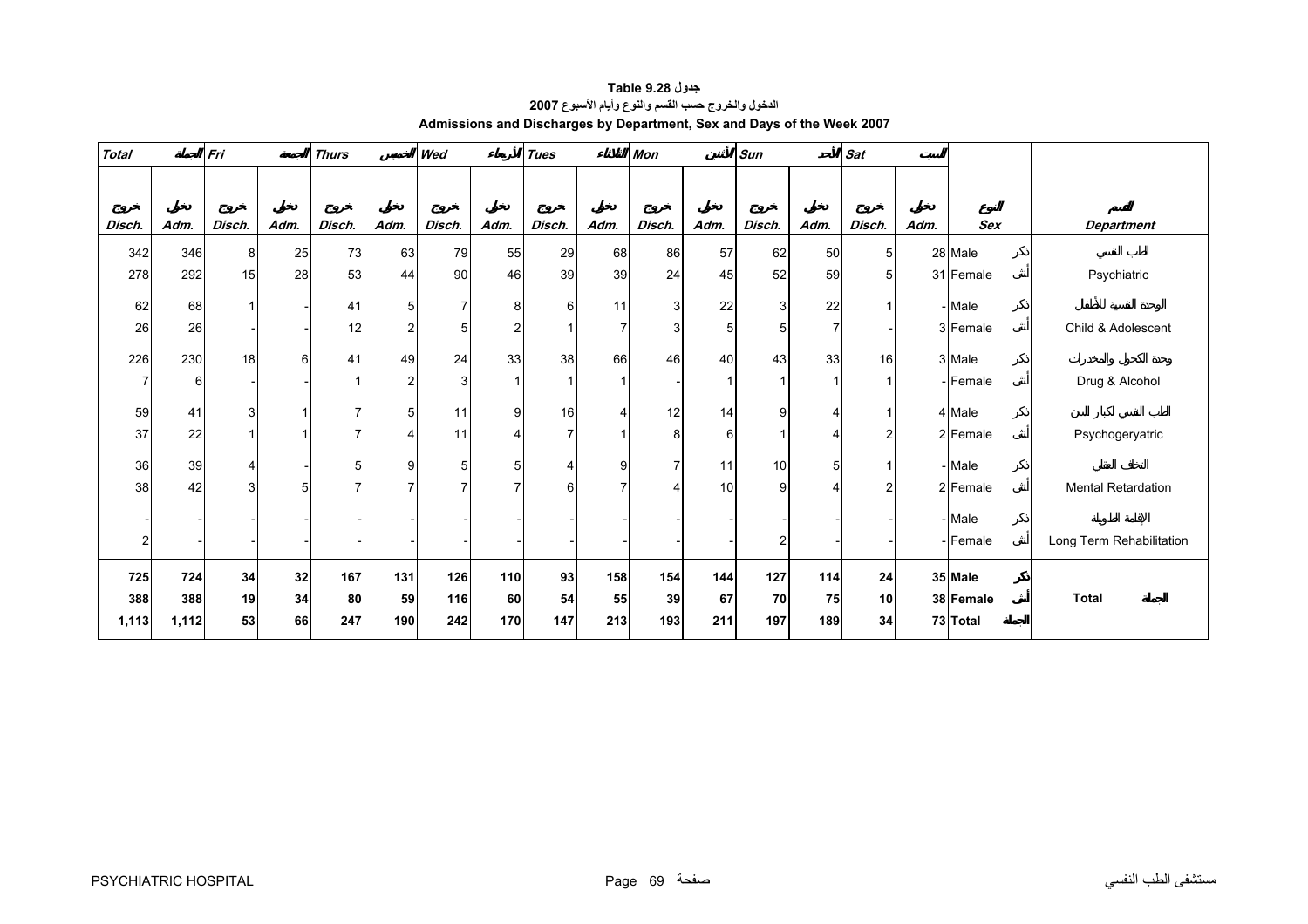**Figure 9.7**

**2007 Admissions and Discharges By Days of the Week 2007**

<span id="page-4-0"></span>

*Days of the week*

*Reference: Table 9.28*

*9.28* :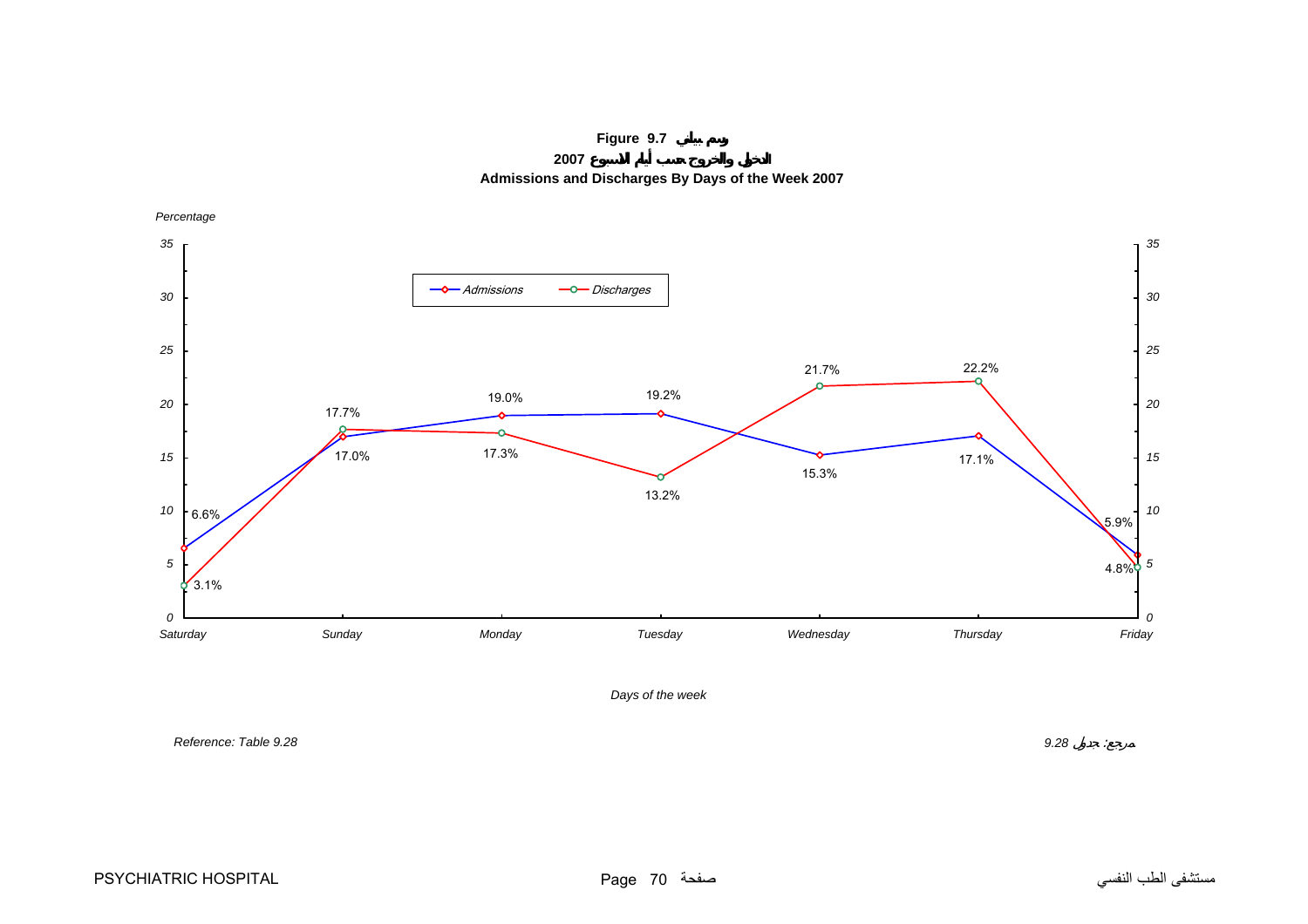#### **<sup>2007</sup> ( ) Discharges (Alive and Dead) by Age Groups, Nationality and Sex 2007**

<span id="page-5-0"></span>

| <b>Total</b>      |        |                               | Non-Bahraini |        |                | <b>Bahraini</b> |        |      |                     |                              |
|-------------------|--------|-------------------------------|--------------|--------|----------------|-----------------|--------|------|---------------------|------------------------------|
|                   |        |                               |              |        |                |                 |        |      |                     | $\left( \right)$<br>$\left($ |
| <b>Total</b>      | Female | <b>Male</b>                   | <b>Total</b> | Female | Male           | <b>Total</b>    | Female | Male |                     | Age Groups (Years)           |
|                   |        |                               |              |        |                |                 |        |      | - Alive<br>- Dead   | < 1 Year                     |
| 66                | 16     | 50                            | 8            | 3      | 5              | 58              | 13     |      | 45 Alive<br>-Dead   | $1-9$                        |
| 74                | 32     | 42                            | 10           | 4      | 6              | 64              | 28     |      | 36 Alive<br>-Dead   | $10 - 19$                    |
| 277               | 89     | 188                           | 90           | 45     | 45             | 187             | 44     |      | 143 Alive<br>- Dead | $20 - 29$                    |
| 271               | 85     | 186                           | 64           | 38     | 26             | 207             | 47     |      | 160 Alive<br>- Dead | $30 - 39$                    |
| 239<br>1          | 95     | 144<br>1                      | 36           | 19     | 17             | 203<br>1        | 76     |      | 127 Alive<br>1 Dead | $40 - 49$                    |
| 109<br>1          | 40     | 69                            | 2            |        | $\overline{c}$ | 107<br>1        | 40     |      | 67 Alive<br>1 Dead  | $50 - 59$                    |
| 40<br>1           | 21     | 19                            |              |        |                | 39              | 20     |      | 19 Alive<br>1 Dead  | $60 - 69$                    |
| 32<br>$\mathbf 2$ | 10     | 22<br>$\overline{\mathbf{c}}$ |              |        | 4              | 28<br>2         | 10     |      | 18 Alive<br>2 Dead  | $70 +$                       |
| 1,108             | 388    | 720                           | 215          | 110    | 105            | 893             | 278    |      | 615 Alive           |                              |
| 5                 |        | 5                             |              |        |                | 5               |        |      | 5 Dead<br>620 Total | <b>Total</b>                 |
| 1,113             | 388    | 725                           | 215          | 110    | 105            | 898             | 278    |      |                     |                              |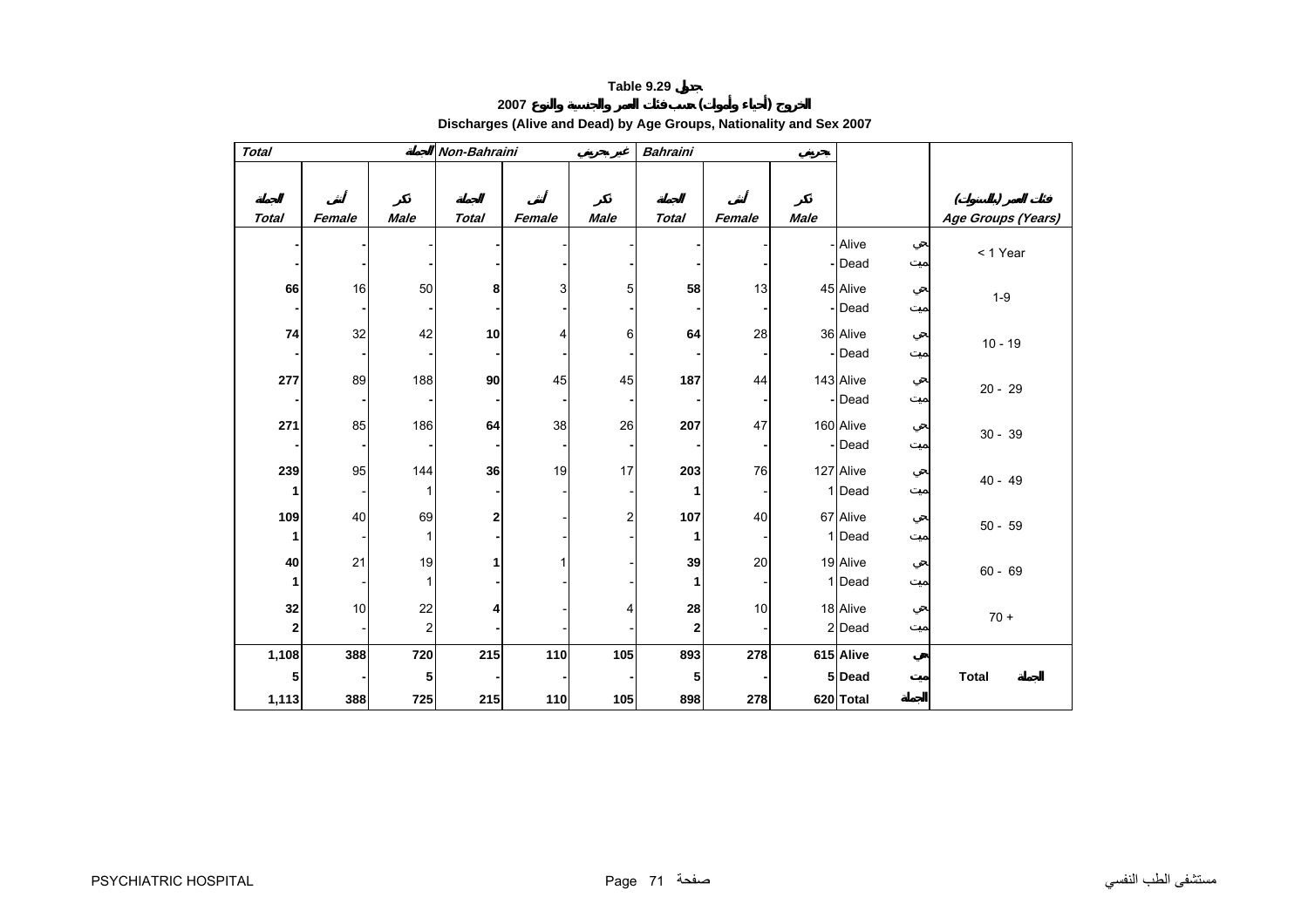#### **جدول 9.30 Table**

#### **<sup>2007</sup> ( )**

# **Discharges (Alive and Dead) by Geographical Region, Nationality and Sex 2007**

<span id="page-6-0"></span>

| <b>Total</b> |                                 |                |       |                |             | <b>Dead</b><br><b>Alive</b><br>Non-Bahraini |        |             |                 |        |             |                |                |                         |                 |        |      |                |
|--------------|---------------------------------|----------------|-------|----------------|-------------|---------------------------------------------|--------|-------------|-----------------|--------|-------------|----------------|----------------|-------------------------|-----------------|--------|------|----------------|
| Dead         |                                 |                | Alive |                |             |                                             |        |             | <b>Bahraini</b> |        |             | Non-Bahraini   |                |                         | <b>Bahraini</b> |        |      |                |
|              |                                 |                |       |                |             |                                             |        |             |                 |        |             |                |                |                         |                 |        |      |                |
|              |                                 |                |       |                |             |                                             |        |             |                 |        |             |                |                |                         |                 |        |      |                |
| <b>Total</b> | Female                          | Male           | Total | Female         | <b>Male</b> | <b>Total</b>                                | Female | <b>Male</b> | Total           | Female | <b>Male</b> | Total          | Female         | <b>Male</b>             | Total           | Female | Male | Region         |
|              |                                 |                | 16    | $\overline{7}$ | 9           |                                             |        |             |                 |        |             | 3              | 3              |                         | 13              | 4      |      | 9 Hidd         |
|              |                                 |                | 125   | 46             | 79          |                                             |        |             |                 |        |             | 18             | $10$           | 8                       | 107             | 36     |      | 71 Muharraq    |
|              |                                 |                | 261   | 86             | 175         |                                             |        |             | 3               |        | 3           | 101            | 45             | 56                      | 160             | 41     |      | 119 Manama     |
|              |                                 |                | 98    | 29             | 69          |                                             |        |             |                 |        |             | 9              | 5              | $\overline{\mathbf{4}}$ | 89              | 24     |      | 65 Jidhafs     |
|              |                                 |                | 99    | 35             | 64          |                                             |        |             |                 |        |             | 11             | 8              | 3                       | 88              | 27     |      | 61 Northern    |
|              |                                 |                | 60    | 19             | 41          |                                             |        |             |                 |        |             | 8              | $\overline{1}$ | $\overline{7}$          | 52              | 18     |      | 34 Sitra       |
|              |                                 |                | 88    | 42             | 46          |                                             |        |             |                 |        |             | 9              | $\overline{4}$ | 5                       | 79              | 38     |      | 41 Central     |
|              |                                 |                | 104   | 24             | 80          |                                             |        |             |                 |        |             | $\overline{7}$ | 3              | $\overline{4}$          | 97              | 21     |      | 76 Isa Town    |
|              |                                 |                | 105   | 27             | 78          |                                             |        |             |                 |        |             | 30             | 14             | 16                      | 75              | 13     |      | 62 Riffa       |
|              |                                 |                | 48    | 28             | $20\,$      |                                             |        |             |                 |        |             | 7              | 6              |                         | 41              | 22     |      | 19 Western     |
|              |                                 |                |       |                | -1          |                                             |        |             |                 |        |             |                |                |                         |                 |        |      | Southern       |
|              |                                 |                | 102   | 44             | 58          |                                             |        |             |                 |        |             | 10             | 10             |                         | 92              | 34     |      | 58 Hamad Town  |
|              |                                 |                |       | -1             |             |                                             |        |             |                 |        |             | 1              | $\overline{1}$ |                         |                 |        |      | Undetermined   |
|              |                                 | 5 <sup>1</sup> | 1,108 | 388            | 720         |                                             |        |             | 5               |        | 5           | 215            | 110            | 105                     | 893             | 278    |      | 615 Total      |
|              | <b>Percent Distribution (%)</b> |                |       |                |             |                                             |        |             |                 |        |             |                |                |                         |                 |        |      | ( %)           |
|              |                                 |                |       |                |             |                                             |        |             |                 |        |             |                |                |                         |                 |        |      |                |
|              |                                 |                | 1.4   | 1.8            | 1.3         |                                             |        |             |                 |        |             | 1.4            | 2.7            |                         | 1.5             | 1.4    |      | $1.5$ Hidd     |
|              |                                 |                | 11.3  | 11.9           | 11.0        |                                             |        |             |                 |        |             | 8.4            | 9.1            | 7.6                     | 12.0            | 12.9   |      | 11.5 Muharraq  |
| 60.0         |                                 | 60.0           | 23.6  | 22.2           | 24.3        |                                             |        |             | 60.0            |        | 60.0        | 47.0           | 40.9           | 53.3                    | 17.9            | 14.7   |      | 19.3 Manama    |
|              |                                 |                | 8.8   | 7.5            | 9.6         |                                             |        |             |                 |        |             | 4.2            | 4.5            | 3.8                     | 10.0            | 8.6    |      | 10.6 Jidhafs   |
|              |                                 |                | 8.9   | 9.0            | 8.9         |                                             |        |             |                 |        |             | 5.1            | 7.3            | 2.9                     | 9.9             | 9.7    |      | 9.9 Northern   |
|              |                                 |                | 5.4   | 4.9            | 5.7         |                                             |        |             |                 |        |             | 3.7            | 0.9            | 6.7                     | 5.8             | 6.5    |      | 5.5 Sitra      |
|              |                                 |                | 7.9   | 10.8           | 6.4         |                                             |        |             |                 |        |             | 4.2            | 3.6            | 4.8                     | 8.8             | 13.7   |      | 6.7 Central    |
| 20.0         |                                 | 20.0           | 9.4   | 6.2            | 11.1        |                                             |        |             | 20.0            |        | 20.0        | 3.3            | 2.7            | 3.8                     | 10.9            | 7.6    |      | 12.4 Isa Town  |
|              |                                 |                | 9.5   | 7.0            | 10.8        |                                             |        |             |                 |        |             | 14.0           | 12.7           | 15.2                    | 8.4             | 4.7    |      | 10.1 Riffa     |
|              |                                 |                | 4.3   | 7.2            | 2.8         |                                             |        |             |                 |        |             | 3.3            | 5.5            | 1.0                     | 4.6             | 7.9    |      | 3.1 Western    |
|              |                                 |                | 0.1   |                | 0.1         |                                             |        |             |                 |        |             | 0.5            |                | 1.0                     |                 |        |      | Southern       |
| 20.0         |                                 | 20.0           | 9.2   | 11.3           | 8.1         |                                             |        |             | 20.0            |        | 20.0        | 4.7            | 9.1            |                         | 10.3            | 12.2   |      | 9.4 Hamad Town |
|              |                                 |                | 0.1   | 0.3            |             |                                             |        |             |                 |        |             | 0.5            | 0.9            |                         |                 |        |      | Undetermined   |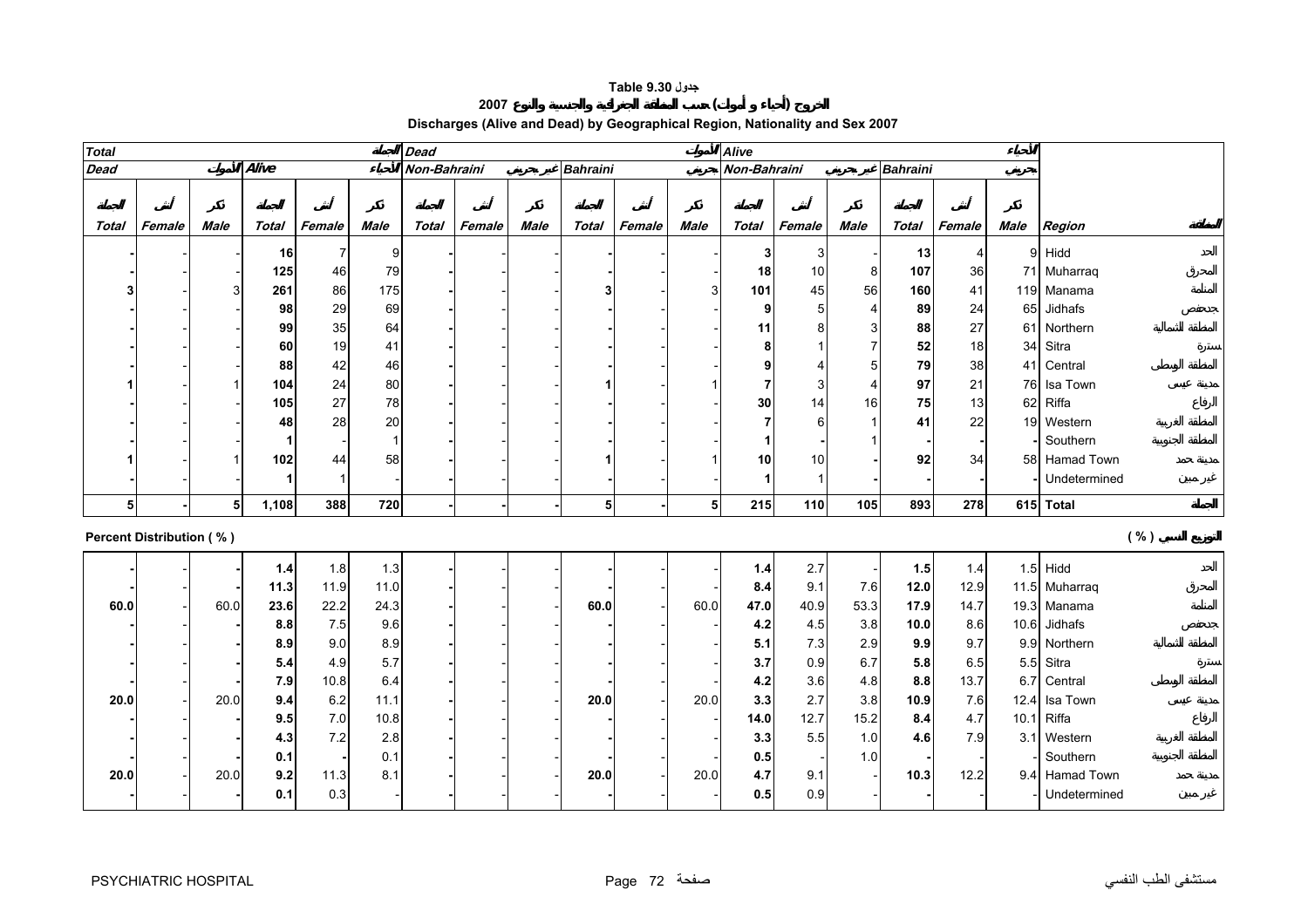#### **جدول 9.31 Table**

#### **Discharges (Alive and Dead) by Marital Status, Nationality and Sex 2007**

**<sup>2007</sup> ( )** 

<span id="page-7-0"></span>

| <b>Total</b> |        |      |       |        |      | <b>Dead</b>  |        |      |                 |        |             | <b>Alive</b>    |        |        |                 |        |      |                       |
|--------------|--------|------|-------|--------|------|--------------|--------|------|-----------------|--------|-------------|-----------------|--------|--------|-----------------|--------|------|-----------------------|
| <b>Dead</b>  |        |      | Alive |        |      | Non-Bahraini |        |      | <b>Bahraini</b> |        |             | Non-Bahraini    |        |        | <b>Bahraini</b> |        |      |                       |
|              |        |      |       |        |      |              |        |      |                 |        |             |                 |        |        |                 |        |      |                       |
|              |        |      |       |        |      |              |        |      |                 |        |             |                 |        |        |                 |        |      |                       |
| <b>Total</b> | Female | Male | Total | Female | Male | <b>Total</b> | Female | Male | <b>Total</b>    | Female | <b>Male</b> | Total           | Female | Male   | <b>Total</b>    | Female | Male | <b>Marital Status</b> |
|              |        | 4    | 831   | 258    | 573  |              |        |      |                 |        | 4           | 200             | 98     | 102    | 631             | 160    |      | 471 Single            |
|              |        |      | 252   | 117    | 135  |              |        |      |                 |        |             | 14 <sub>1</sub> | 11     | $\sim$ | 238             | 106    |      | 132 Married           |
|              |        |      | ٩     |        | ⌒    |              |        |      |                 |        |             |                 |        |        | 8               | 5      |      | 3 Widowed             |
|              |        |      | 16    |        |      |              |        |      |                 |        |             |                 |        |        | 16              | ⇁      |      | 9 Divorced            |
|              |        | 5    | 1,108 | 388    | 720  |              |        |      | 5               |        |             | 215             | 110    | 105    | 893             | 278    |      | 615 Total             |

#### **Percent Distribution ( % ) ( % )**

**80.0** - 80.0 **75.0** 66.5 79.6 **-** - - **80.0** - 80.0 **93.0** 89.1 97.1 **70.7** 57.6 76.6 Single **20.0** - 20.0 **22.7** 30.2 18.8 **-** - - **20.0** - 20.0 **6.5** 10.0 2.9 **26.7** 38.1 21.5 Married  $0.8$  1.5 0.4 **-** - - **-** - - **0.5** 0.9 - **0.9** 1.8 0.5 Widowed - - **1.4**1.8 1.3 **-** - - **-** - - **-** - - **1.8** 2.5 1.5 Divorced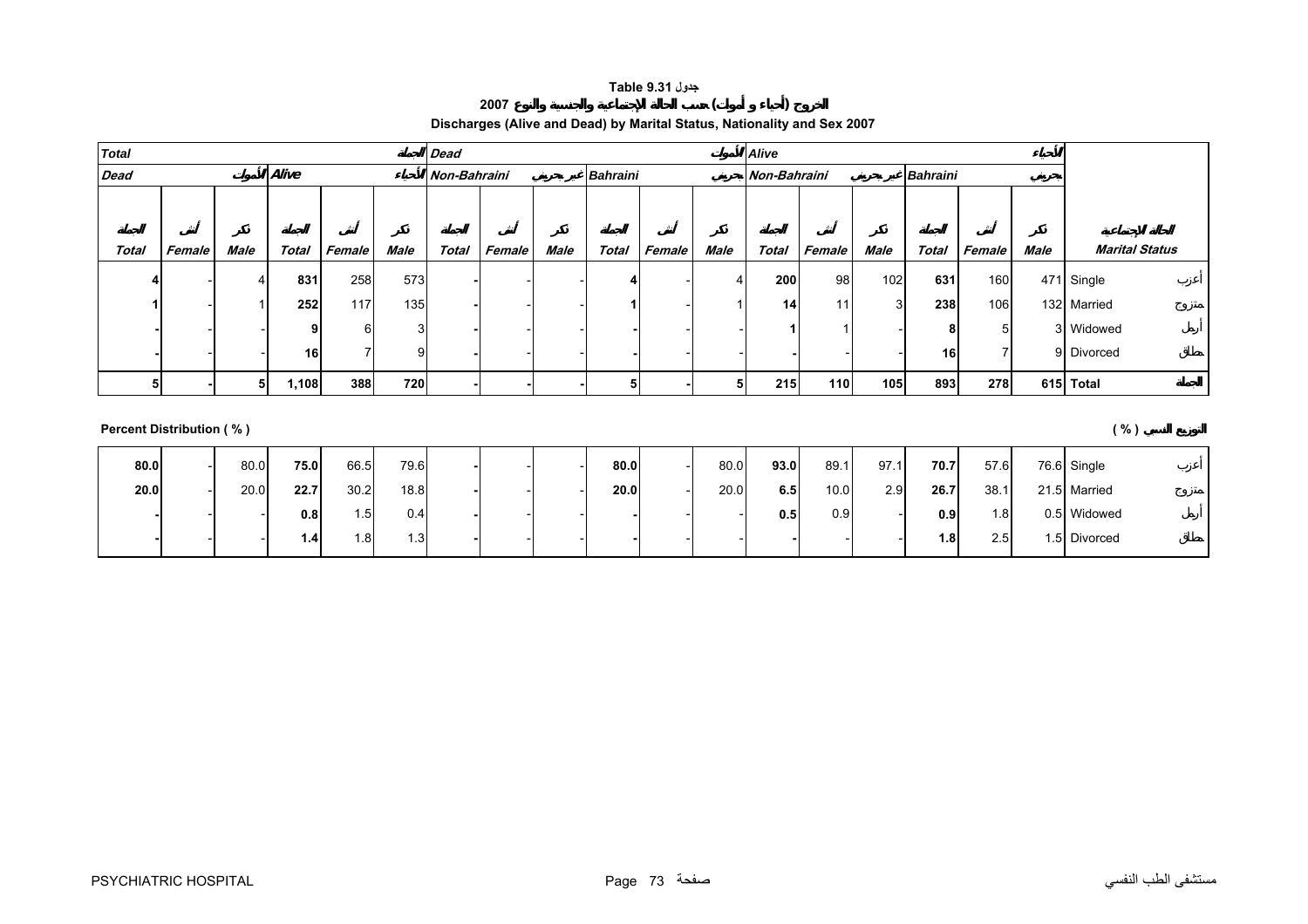#### **جدول 9.32 Table**

**<sup>2007</sup> ( )** 

**Discharges (Alive and Dead) by Nationality and Sex 2007** 

<span id="page-8-0"></span>

|                                              | <b>Total</b>   |                |                         | <b>Dead</b>    |        |                | <b>Alive</b>   |                |                |      |  |
|----------------------------------------------|----------------|----------------|-------------------------|----------------|--------|----------------|----------------|----------------|----------------|------|--|
|                                              |                |                |                         |                |        |                |                |                |                |      |  |
|                                              |                |                |                         |                |        |                |                |                |                |      |  |
| Nationality                                  | <b>Total</b>   | Female         | <b>Male</b>             | <b>Total</b>   | Female | <b>Male</b>    | <b>Total</b>   | Female         | <b>Male</b>    |      |  |
| Bahraini                                     | 898            | 278            | 620                     | 5              |        | 5              | 893            | 278            | 615            |      |  |
| Indian                                       | 61             | 20             | 41                      |                |        |                | 61             | 20             | 41             |      |  |
| Pakistani                                    | 19             | $\mathbf 5$    | 14                      |                |        |                | 19             | 5              | 14             |      |  |
| Other Arab                                   | 19             | 12             | $\overline{7}$          |                |        |                | 19             | 12             | $\overline{7}$ |      |  |
| Bangladeshi                                  | 17             | 3              | 14                      |                |        |                | 17             | 3              | 14             |      |  |
| Philipino                                    | 11             | 10             | $\mathbf{1}$            |                |        |                | 11             | 10             | 1              |      |  |
| Saudi Arabian                                | 13             | 3              | 10                      |                |        |                | 13             | 3              | 10             |      |  |
| Iranian                                      | 8              |                | 8                       |                |        |                | 8              |                | 8              |      |  |
| Srilankan                                    | 5              | 5              |                         |                |        |                | 5              | 5              |                |      |  |
| Other Countries of Gulf Co-operation Council | 8              | $\overline{1}$ | $\overline{7}$          |                |        |                | 8              |                |                |      |  |
| European                                     |                |                |                         |                |        |                |                |                |                |      |  |
| Other Asians                                 | 14             | 14             |                         |                |        |                | 14             | 14             |                |      |  |
| African (non Arab)                           | 38             | 36             | $\overline{\mathbf{c}}$ |                |        |                | 38             | 36             | 2              |      |  |
| American                                     | $\overline{2}$ | $\mathbf{1}$   | $\mathbf{1}$            |                |        |                | $\overline{2}$ | $\overline{1}$ |                |      |  |
| <b>Total</b>                                 | 1,113          | 388            | 725                     | 5 <sup>1</sup> |        | 5 <sup>1</sup> | 1,108          | 388            | 720            |      |  |
| <b>Percent Distribution (%)</b>              |                |                |                         |                |        |                |                |                |                | ( %) |  |
|                                              |                |                |                         |                |        |                |                |                |                |      |  |
| Bahraini                                     | 80.7           | 71.6           | 85.5                    | 100            |        | 100            | 80.6           | 71.6           | 85.4           |      |  |
| Indian                                       | 5.5            | 5.2            | 5.7                     |                |        |                | 5.5            | 5.2            | 5.7            |      |  |
| Pakistani                                    | 1.7            | $1.3$          | 1.9                     |                |        |                | 1.7            | 1.3            | 1.9            |      |  |
| Other Arab                                   | $1.7$          | 3.1            | 1.0                     |                |        |                | 1.7            | 3.1            | 1.0            |      |  |
| Bangladeshi                                  | 1.5            | 0.8            | 1.9                     |                |        |                | 1.5            | 0.8            | 1.9            |      |  |
| Philipino                                    | 1.0            | 2.6            | 0.1                     |                |        |                | 1.0            | 2.6            | 0.1            |      |  |
| Saudi Arabian                                | $1.2$          | 0.8            | 1.4                     |                |        |                | 1.2            | 0.8            | 1.4            |      |  |
| Iranian                                      | 0.7            |                | 1.1                     |                |        |                | 0.7            |                | 1.1            |      |  |
| Srilankan                                    | 0.4            | 1.3            |                         |                |        |                | 0.5            | 1.3            |                |      |  |
| Other Countries of Gulf Co-operation Council | 0.7            | 0.3            | 1.0                     |                |        |                | 0.7            | 0.3            | 1.0            |      |  |
| European                                     |                |                |                         |                |        |                |                |                |                |      |  |
| Other Asians                                 | 1.3            | 3.6            |                         |                |        |                | 1.3            | 3.6            |                |      |  |
| African (non Arab)                           | 3.4            | 9.3            | 0.3                     |                |        |                | 3.4            | 9.3            | 0.3            |      |  |
| American                                     | 0.2            | 0.3            | 0.1                     |                |        |                | 0.2            | 0.3            | 0.1            |      |  |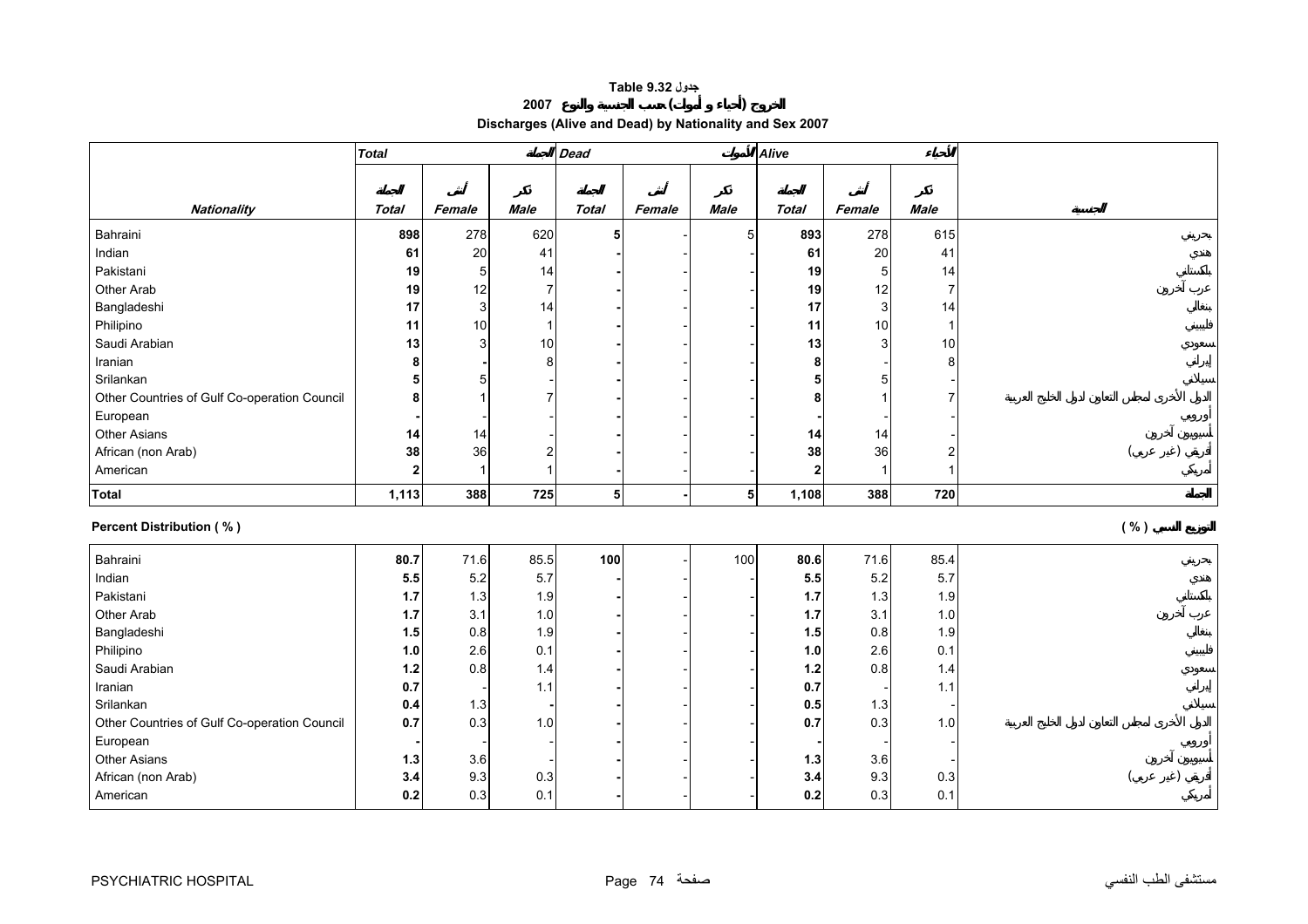# **جدول 9.33 Table**

| 2007                                                             |  |
|------------------------------------------------------------------|--|
| Discharges by Discharged Status, Department and Nationality 2007 |  |

<span id="page-9-0"></span>

| <b>Total</b> | <b>Long Term</b><br>Rehabilitation | Mental<br><b>Retardation</b> | Psycho-<br>Geriatric    | Drug &<br>Alcohol | Child &<br>Adolescent | Psychiatric | Nationality | <b>Discharged Status</b>       |
|--------------|------------------------------------|------------------------------|-------------------------|-------------------|-----------------------|-------------|-------------|--------------------------------|
| 753          | 2                                  | 62                           | 73                      | 145               | 72                    |             | 399 Bah.    |                                |
| 199          |                                    |                              | 11                      |                   | 13                    |             | 161 Non-Bah | Routine discharge home         |
| 128          |                                    |                              | 4                       | 75                | 3                     |             | 45 Bah      |                                |
| 16           |                                    |                              | $\overline{\mathbf{c}}$ | 5                 |                       |             | 9 Non-Bah   | Left against medical advice    |
| 1            |                                    |                              |                         |                   |                       |             | 1Bah        | 48                             |
|              |                                    |                              |                         |                   |                       |             | - Non-Bah   | Died before 48 hours           |
| 4            |                                    |                              | 3                       |                   |                       |             | 1 Bah       | 48                             |
|              |                                    |                              |                         |                   |                       |             | - Non-Bah   | Died after 48 hours            |
| 12           |                                    |                              | 3                       |                   |                       |             | 4 Bah       |                                |
|              |                                    |                              |                         |                   |                       |             | - Non-Bah   | Transferred to other hospitals |
| 898          | $\mathbf 2$                        | 67                           | 83                      | 221               | 75                    |             | 450 Bah     |                                |
| 215          |                                    |                              | 13                      | 12                | 13                    |             | 170 Non-Bah | <b>Total</b>                   |
| 1,113        | 2                                  | 74                           | 96                      | 233               | 88                    |             | 620 Total   |                                |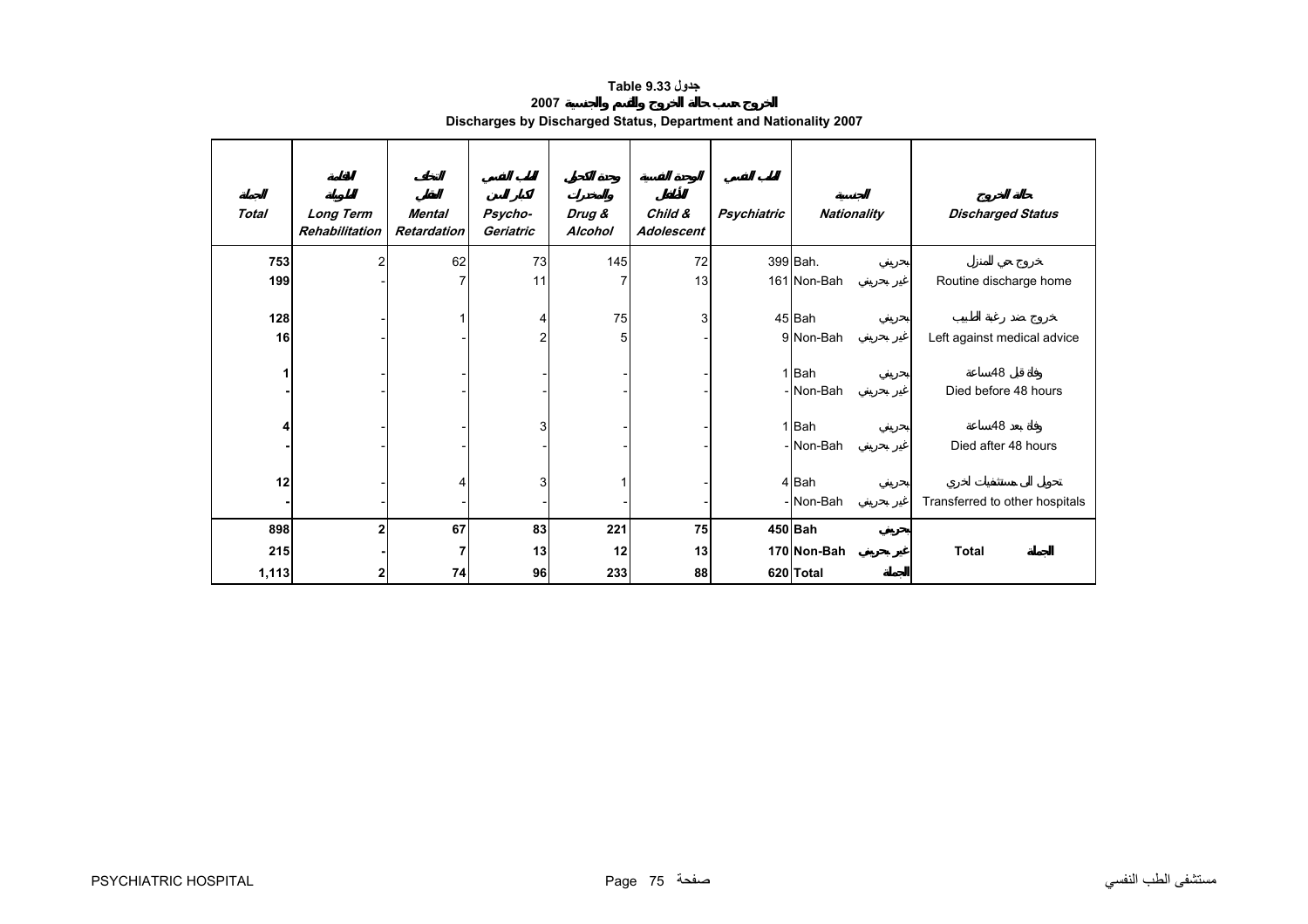**2007 Discharges, DOC and Average Length of Stay by Principal Diagnosis, Sex and Age Groups 2007**

<span id="page-10-0"></span>

| <b>Male</b>            |                                       |                     |                        |                   |           | Female                |                     |                              |                                |                              |            |                        |                                          |                                                        |                           |
|------------------------|---------------------------------------|---------------------|------------------------|-------------------|-----------|-----------------------|---------------------|------------------------------|--------------------------------|------------------------------|------------|------------------------|------------------------------------------|--------------------------------------------------------|---------------------------|
| Age Groups             |                                       |                     |                        |                   |           | <b>Age Groups</b>     |                     |                              |                                |                              |            |                        |                                          |                                                        |                           |
| <b>Total</b>           | $65 +$                                | $45 - 64$           | $15 - 44$              | $1 - 14$          | $<$ 1 yrs | <b>Total</b>          | $65 +$              | $45 - 64$                    | $15 - 44$                      | $1 - 14$                     | $<1$ $Vrs$ | Grand<br><b>Total</b>  | DISCH.<br><b>DOC</b><br><b>ALS</b>       | <b>Principal Diagnosis</b>                             | ICD <sub>10</sub><br>Code |
| 179<br>26,950<br>150.6 | 16<br>6,460<br>403.8                  | 48<br>4,568<br>95.2 | 115<br>15,922<br>138.5 |                   |           | 83<br>16,457<br>198.3 | 4<br>83<br>20.8     | 29<br>7,839<br>270.3         | 48<br>8,510<br>177.3           | $\overline{2}$<br>25<br>12.5 |            | 262<br>43,407<br>165.7 | <b>DISCH</b><br><b>DOC</b><br><b>ALS</b> | Schizophrenia                                          | F20                       |
| 209<br>6,678<br>32.0   |                                       | 50<br>1,447<br>28.9 | 159<br>5,231<br>32.9   |                   |           | 1<br>14<br>14.0       |                     |                              | 14<br>14.0                     |                              |            | 210<br>6,692<br>31.9   | <b>DISCH</b><br><b>DOC</b><br><b>ALS</b> | Mental and behavioural disorders due to use of opioids | F11                       |
| 62<br>1,251<br>20.2    | $\mathbf{1}$<br>3 <sup>1</sup><br>3.0 | 2<br>34<br>17.0     | 58<br>1,183<br>20.4    | 31<br>31.0        |           | 84<br>1,330<br>15.8   | $\mathbf{1}$<br>1.0 | 13<br>259<br>19.9            | 70<br>1,070<br>15.3            |                              |            | 146<br>2,581<br>17.7   | <b>DISCH</b><br><b>DOC</b><br><b>ALS</b> | Acute and transient psychotic disorders                | F <sub>23</sub>           |
| 37<br>1,001<br>27.1    | -1<br>6<br>6.0                        | 12<br>548<br>45.7   | 24<br>447<br>18.6      |                   |           | 49<br>1,732<br>35.3   | 1<br>130<br>130.0   | 18<br>606<br>33.7            | 30<br>996<br>33.2              |                              |            | 86<br>2,733<br>31.8    | <b>DISCH</b><br><b>DOC</b><br><b>ALS</b> | Manic episode                                          | F30                       |
| 41<br>5,612<br>136.9   |                                       | 4<br>206<br>51.5    | 30<br>4,674<br>155.8   | 732<br>104.6      |           | 44<br>11,608<br>263.8 |                     | $\overline{2}$<br>60<br>30.0 | 37<br>11,299<br>305.4          | 5<br>249<br>49.8             |            | 85<br>17,220<br>202.6  | <b>DISCH</b><br><b>DOC</b><br><b>ALS</b> | Mild mental retardation                                | F70                       |
| 31<br>732<br>23.6      | 6<br>348<br>58.0                      | 9<br>168<br>18.7    | 16<br>216<br>13.5      |                   |           | 42<br>1,051<br>25.0   | 5<br>94<br>18.8     | 10<br>237<br>23.7            | 27<br>720<br>26.7              |                              |            | 73<br>1,783<br>24.4    | <b>DISCH</b><br><b>DOC</b><br><b>ALS</b> | Recurrent depressive disorder                          | F33                       |
| 31<br>1,399<br>45.1    | 6<br>393<br>65.5                      | 8<br>227<br>28.4    | 16<br>762<br>47.6      | 17<br>17.0        |           | 21<br>798<br>38.0     | 3<br>73<br>24.3     | 6<br>445<br>74.2             | 12<br>280<br>23.3              |                              |            | 52<br>2,197<br>42.3    | <b>DISCH</b><br><b>DOC</b><br><b>ALS</b> | Bipolar affective disorder                             | F31                       |
| 23<br>500<br>21.7      | 1<br>1.0                              | -1<br>73<br>73.0    | 20<br>418<br>20.9      | 8<br>8.0          |           | 12<br>119<br>9.9      | 9<br>9.0            | 1.0                          | 10 <sup>1</sup><br>109<br>10.9 |                              |            | 35<br>619<br>17.7      | <b>DISCH</b><br><b>DOC</b><br><b>ALS</b> | Reaction to severe stress, and adjustment disorders    | F43                       |
| 15<br>902<br>60.1      |                                       |                     | 16<br>16.0             | 14<br>886<br>63.3 |           | 4<br>201<br>50.3      | 1.0                 |                              |                                | 3<br>200<br>66.7             |            | 19<br>1,103<br>58.1    | <b>DISCH</b><br><b>DOC</b><br><b>ALS</b> | Hyperkinetic disorders                                 | F90                       |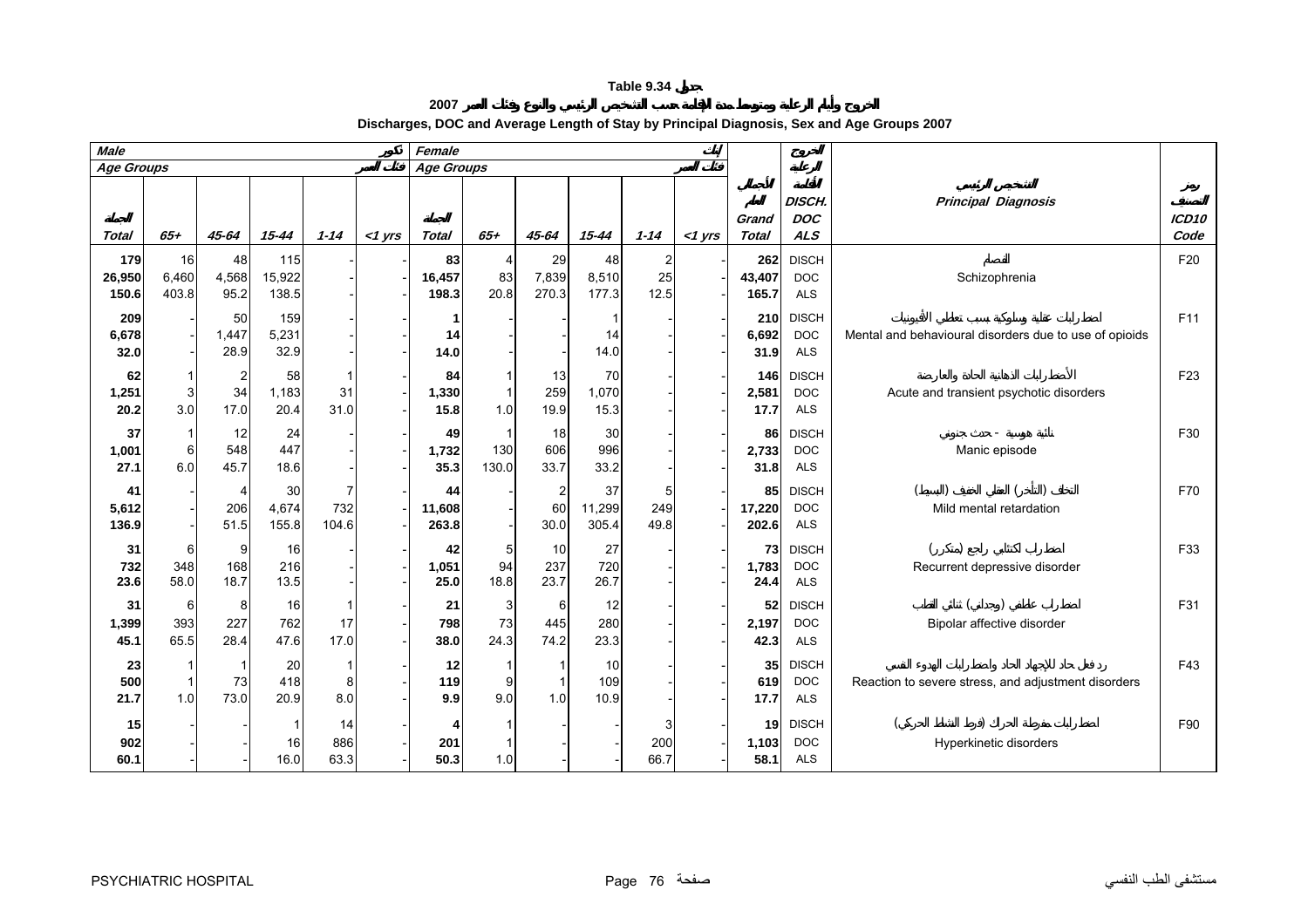# **(Cont'd) Table 9.34 ( )**

**2007**

**Discharges, DOC and Average Length of Stay by Principal Diagnosis, Sex and Age Groups 2007**

| <b>Male</b>       |        |                               |                  |                   |           | Female                    |        |                  |                 |                  |           |                       |                                          |                                                            |                           |
|-------------------|--------|-------------------------------|------------------|-------------------|-----------|---------------------------|--------|------------------|-----------------|------------------|-----------|-----------------------|------------------------------------------|------------------------------------------------------------|---------------------------|
| <b>Age Groups</b> |        |                               |                  |                   |           | <b>Age Groups</b>         |        |                  |                 |                  |           |                       |                                          |                                                            |                           |
| <b>Total</b>      | $65 +$ | 45-64                         | $15 - 44$        | $1 - 14$          | $<$ 1 yrs | <b>Total</b>              | $65 +$ | 45-64            | $15 - 44$       | $1 - 14$         | $<$ 1 yrs | Grand<br><b>Total</b> | DISCH.<br><b>DOC</b><br><b>ALS</b>       | <b>Principal Diagnosis</b>                                 | ICD <sub>10</sub><br>Code |
| 158<br>22.6       |        | 37<br>37.0                    | 6<br>121<br>20.2 |                   |           | 11<br>324<br>29.5         |        | 4<br>125<br>31.3 | 199<br>28.4     |                  |           | 18<br>482<br>26.8     | <b>DISCH</b><br><b>DOC</b><br><b>ALS</b> | Schizoaffective disorders                                  |                           |
| 254<br>28.2       |        | 5 <sub>5</sub><br>161<br>32.2 | 4<br>93<br>23.3  |                   |           | 7<br>299<br>42.7          |        | 5<br>226<br>45.2 | 9<br>9.0        | 64<br>64.0       |           | 16<br>553<br>34.6     | <b>DISCH</b><br><b>DOC</b><br><b>ALS</b> | Depressive episode                                         |                           |
| 10<br>570<br>57.0 |        |                               |                  | 10<br>570<br>57.0 |           | 65<br>65.0                |        |                  |                 | 65<br>65.0       |           | 11<br>635<br>57.7     | <b>DISCH</b><br><b>DOC</b><br><b>ALS</b> | Conduct disorders                                          | F91                       |
| 223<br>31.9       |        |                               | 223<br>31.9      |                   |           | 3<br>95<br>31.7           |        |                  | 3<br>95<br>31.7 |                  |           | 10<br>318<br>31.8     | <b>DISCH</b><br><b>DOC</b><br><b>ALS</b> | Other anxiety disorders                                    | F41                       |
| 62<br>8.9         |        |                               | 62<br>8.9        |                   |           | 3<br>71<br>23.7           |        |                  | 3<br>71<br>23.7 |                  |           | 10<br>133<br>13.3     | <b>DISCH</b><br><b>DOC</b><br><b>ALS</b> | Specific personality disorders                             | F60                       |
| 43<br>6.1         |        |                               |                  | 43<br>6.1         |           | $\mathbf{2}$<br>14<br>7.0 |        |                  |                 | 2<br>14<br>7.0   |           | 9<br>57<br>6.3        | <b>DISCH</b><br><b>DOC</b><br><b>ALS</b> | Pervasive developmental disorders                          |                           |
| 197<br>28.1       |        | 13<br>13.0                    | 6<br>184<br>30.7 |                   |           | 25<br>25.0                |        |                  | 25<br>25.0      |                  |           | 8<br>222<br>27.8      | <b>DISCH</b><br><b>DOC</b><br><b>ALS</b> | Mental and behavioural disorders due to use of alcohol     |                           |
| 8<br>83<br>10.4   |        |                               |                  | 8<br>83<br>10.4   |           |                           |        |                  |                 |                  |           | 8<br>83<br>10.4       | <b>DISCH</b><br><b>DOC</b><br><b>ALS</b> | Specific developmental disorders of<br>speech and language |                           |
| 238<br>47.6       |        |                               |                  | 5<br>238<br>47.6  |           | 3<br>114<br>38.0          |        |                  |                 | 3<br>114<br>38.0 |           | 8<br>352<br>44.0      | <b>DISCH</b><br><b>DOC</b><br><b>ALS</b> | Specific developmental disorders of scholastic skills      | F81                       |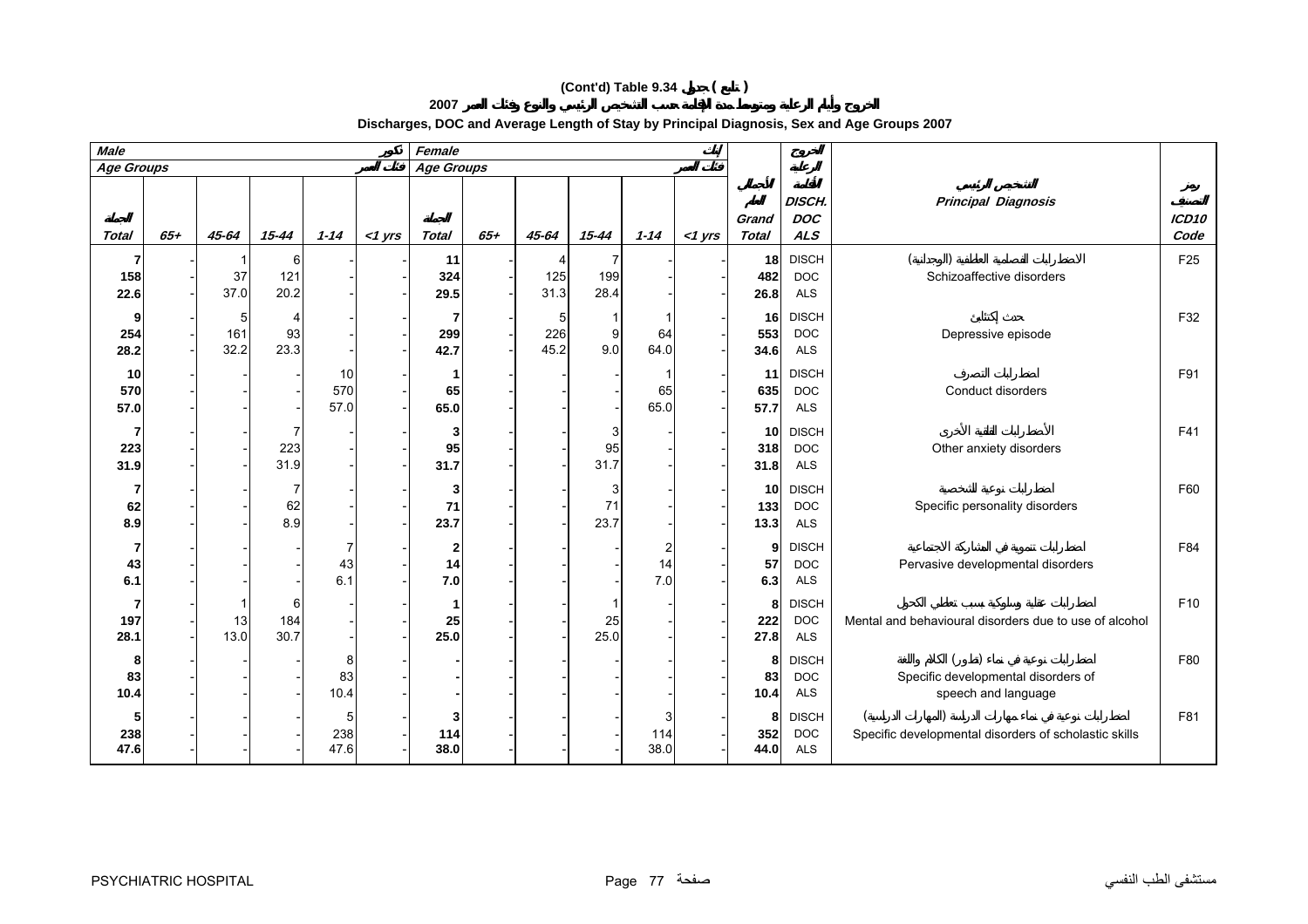# **(Cont'd) Table 9.34 ( )**

**2007**

| <b>Male</b>       |               |            |                  |                              |           | Female           |                 |            |            |            |           |                                        |                                          |                                                                                     |                 |
|-------------------|---------------|------------|------------------|------------------------------|-----------|------------------|-----------------|------------|------------|------------|-----------|----------------------------------------|------------------------------------------|-------------------------------------------------------------------------------------|-----------------|
| <b>Age Groups</b> |               |            |                  |                              |           | Age Groups       |                 |            |            |            |           |                                        |                                          |                                                                                     |                 |
| <b>Total</b>      | $65 +$        | 45-64      | $15 - 44$        | $1 - 14$                     | $<$ 1 yrs | <b>Total</b>     | $65 +$          | 45-64      | 15-44      | $1 - 14$   | $<$ 1 yrs | Grand<br><b>Total</b>                  | DISCH.<br><b>DOC</b><br>ALS              | <b>Principal Diagnosis</b>                                                          | ICD10<br>Code   |
| 5<br>2.5          | 2<br>5<br>2.5 |            |                  |                              |           | 3<br>18<br>6.0   |                 |            | 4<br>2.0   | 14<br>14.0 |           | 5<br>23<br>4.6                         | <b>DISCH</b><br><b>DOC</b><br><b>ALS</b> | Unspecified viral haemorrhagic fever                                                | A99             |
| 69<br>69.0        | 69<br>69.0    |            |                  |                              |           | 3,992<br>998.0   | 3,971<br>1323.7 | 21<br>21.0 |            |            |           | 5<br>4,061<br>812.2                    | <b>DISCH</b><br><b>DOC</b><br><b>ALS</b> | Dementia in Alzheimer's disease                                                     | F <sub>00</sub> |
| 64<br>16.0        |               | 21<br>21.0 | 3<br>43<br>14.3  |                              |           | -1<br>43<br>43.0 |                 |            | 43<br>43.0 |            |           | 5<br>107<br>21.4                       | <b>DISCH</b><br><b>DOC</b><br><b>ALS</b> | Phobic anxiety disorders                                                            | F40             |
| 97<br>32.3        |               | 54<br>54.0 | 43<br>21.5       |                              |           | -1<br>23<br>23.0 |                 |            | 23<br>23.0 |            |           | 4<br>120<br>30.0                       | <b>DISCH</b><br><b>DOC</b><br><b>ALS</b> | Persistent delusional disorders                                                     | F22             |
| 206<br>51.5       |               | 4<br>4.0   | 3<br>202<br>67.3 |                              |           |                  |                 |            |            |            |           | 4<br>206<br>51.5                       | <b>DISCH</b><br><b>DOC</b><br><b>ALS</b> | Abuse of non-dependence-producing substances                                        | F <sub>55</sub> |
| 208<br>52.0       |               |            |                  | 208<br>52.0                  |           |                  |                 |            |            |            |           | 4<br>208<br>52.0                       | <b>DISCH</b><br><b>DOC</b><br>ALS        | Disorders of social functioning with onset specific to<br>childhood and adolescence | F94             |
| 62<br>31.0        |               |            |                  | $\overline{2}$<br>62<br>31.0 |           | 32<br>32.0       |                 |            |            | 32<br>32.0 |           | 3<br>94<br>31.3                        | <b>DISCH</b><br><b>DOC</b><br><b>ALS</b> | Emotional disorders with onset specific to childhood                                | F93             |
| 5<br>5.0          |               |            | 5<br>5.0         |                              |           | 2<br>11<br>5.5   |                 |            | 5<br>5.0   | 6<br>6.0   |           | 3<br>16<br>5.3                         | <b>DISCH</b><br><b>DOC</b><br><b>ALS</b> | Poisoning by nonopioid analgesics, antipyretics<br>and antirheumatics               | T39             |
| 2<br>192<br>96.0  | 192<br>96.0   |            |                  |                              |           |                  |                 |            |            |            |           | $\overline{\mathbf{2}}$<br>192<br>96.0 | <b>DISCH</b><br>DOC<br><b>ALS</b>        | Vascular dementia                                                                   | F01             |

**Discharges, DOC and Average Length of Stay by Principal Diagnosis, Sex and Age Groups 2007**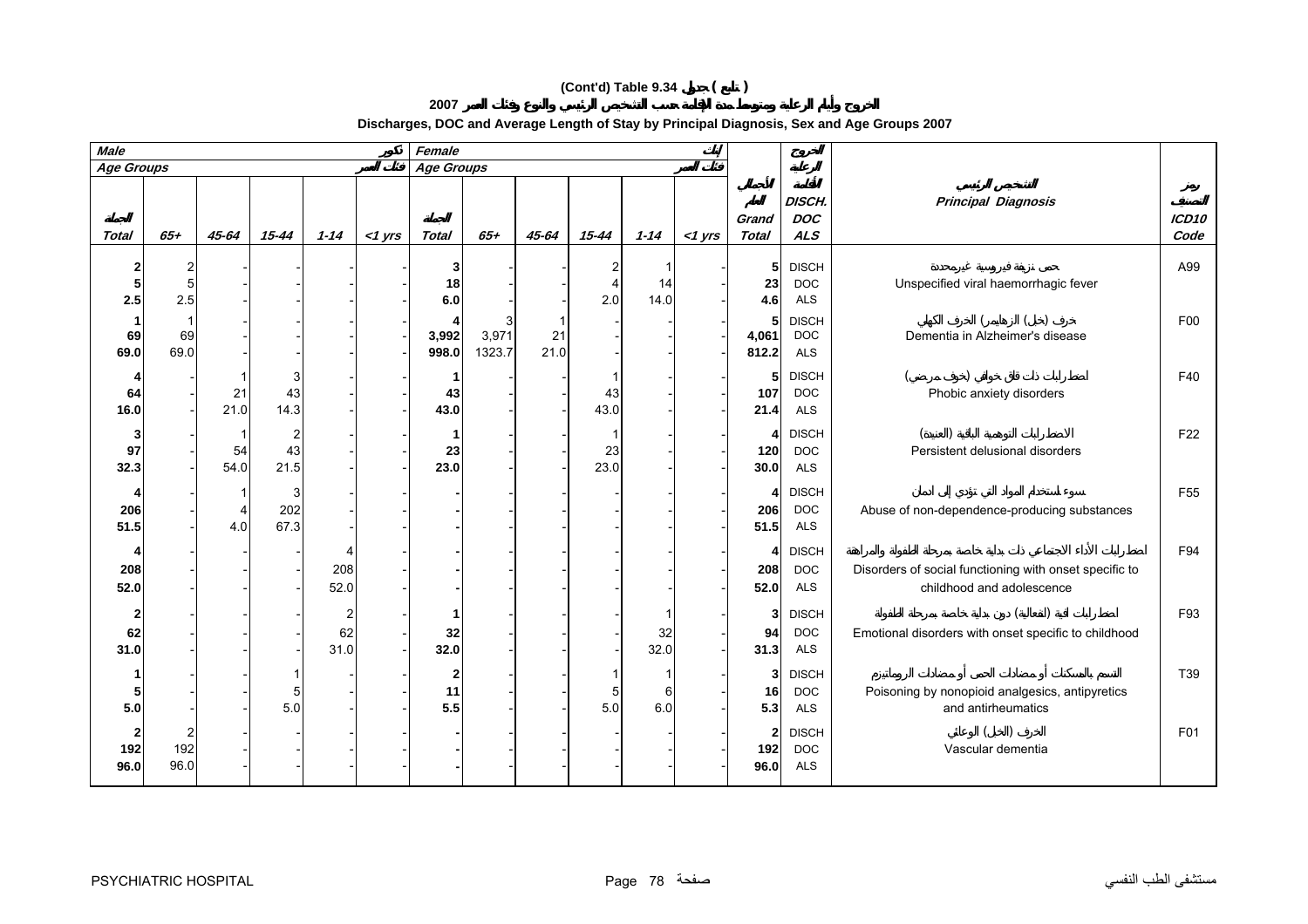# **(Cont'd) Table 9.34 ( )**

**2007**

**Discharges, DOC and Average Length of Stay by Principal Diagnosis, Sex and Age Groups 2007**

| _____                                                                                      |  |
|--------------------------------------------------------------------------------------------|--|
| Discharges, DOC and Average Length of Stay by Principal Diagnosis, Sex and Age Groups 2007 |  |

| <b>Male</b>       |        |       |           |          |           | Female            |        |         |           |          |           |                       |                             |                                              |                 |
|-------------------|--------|-------|-----------|----------|-----------|-------------------|--------|---------|-----------|----------|-----------|-----------------------|-----------------------------|----------------------------------------------|-----------------|
| <b>Age Groups</b> |        |       |           |          |           | <b>Age Groups</b> |        |         |           |          |           |                       |                             |                                              |                 |
| Total             | $65 +$ | 45-64 | $15 - 44$ | $1 - 14$ | $<$ 1 yrs | Total             | $65 +$ | 45-64   | $15 - 44$ | $1 - 14$ | $<$ 1 yrs | Grand<br><b>Total</b> | DISCH.<br><b>DOC</b><br>ALS | <b>Principal Diagnosis</b>                   | ICD10<br>Code   |
|                   |        |       |           |          |           | 2                 |        |         |           |          |           | $\mathbf{2}$          | <b>DISCH</b>                |                                              | F07             |
|                   |        |       |           |          |           | 112               |        |         | 4         | 108      |           | 112                   | <b>DOC</b>                  | Personality and behavioural disorders due to |                 |
|                   |        |       |           |          |           | 56.0              |        |         | 4.0       | 108.0    |           | 56.0                  | <b>ALS</b>                  | brain disease, damage and dysfunction        |                 |
| $\mathbf{z}$      |        |       | 2         |          |           |                   |        |         |           |          |           | $\mathbf{2}$          | <b>DISCH</b>                |                                              | F <sub>12</sub> |
| 41                |        |       | 41        |          |           |                   |        |         |           |          |           | 41                    | <b>DOC</b>                  | Mental and behavioural disorders             |                 |
| 20.5              |        |       | 20.5      |          |           |                   |        |         |           |          |           | 20.5                  | <b>ALS</b>                  | due to use of cannabinoids                   |                 |
|                   |        |       |           |          |           |                   |        |         |           |          |           |                       |                             |                                              |                 |
|                   |        |       |           |          |           | 2<br>58           |        | 2<br>58 |           |          |           | $\mathbf{2}$<br>58    | <b>DISCH</b><br><b>DOC</b>  | Severe mental retardation                    | F72             |
|                   |        |       |           |          |           | 29.0              |        | 29.0    |           |          |           | 29.0                  | <b>ALS</b>                  |                                              |                 |
|                   |        |       |           |          |           |                   |        |         |           |          |           |                       |                             |                                              |                 |
|                   |        |       |           |          |           | 1                 |        |         |           | -1       |           | $\mathbf{2}$          | <b>DISCH</b>                |                                              | F99             |
| 2                 |        |       |           | 2        |           | 44                |        |         |           | 44       |           | 46                    | <b>DOC</b>                  | Mental disorder, not otherwise specified     |                 |
| 2.0               |        |       |           | 2.0      |           | 44.0              |        |         |           | 44.0     |           | 23.0                  | ALS                         |                                              |                 |
| 1                 |        |       |           |          |           |                   |        |         |           |          |           | 1                     | <b>DISCH</b>                |                                              | A98             |
| 152               |        |       | 152       |          |           |                   |        |         |           |          |           | 152                   | <b>DOC</b>                  | Other viral haemorrhagic fevers, not         |                 |
| 152.0             |        |       | 152.0     |          |           |                   |        |         |           |          |           | 152.0                 | <b>ALS</b>                  | elsewhere classified                         |                 |
| 1                 |        | 1     |           |          |           |                   |        |         |           |          |           | 1                     | <b>DISCH</b>                |                                              | F42             |
| 28                |        | 28    |           |          |           |                   |        |         |           |          |           | 28                    | <b>DOC</b>                  | Obsessive-compulsive disorder                |                 |
| 28.0              |        | 28.0  |           |          |           |                   |        |         |           |          |           | 28.0                  | <b>ALS</b>                  |                                              |                 |
| -1                |        |       |           |          |           |                   |        |         |           |          |           | $\mathbf{1}$          | <b>DISCH</b>                |                                              | F44             |
| 707               |        |       | 707       |          |           |                   |        |         |           |          |           | 707                   | <b>DOC</b>                  | Dissociative [conversion] disorders          |                 |
| 707.0             |        |       | 707.0     |          |           |                   |        |         |           |          |           | 707.0                 | <b>ALS</b>                  |                                              |                 |
|                   |        | 1     |           |          |           |                   |        |         |           |          |           | 1                     | <b>DISCH</b>                |                                              | S20             |
| 25                |        | 25    |           |          |           |                   |        |         |           |          |           | 25                    | <b>DOC</b>                  | Superficial injury of thorax                 |                 |
| 25.0              |        | 25.0  |           |          |           |                   |        |         |           |          |           | 25.0                  | ALS                         |                                              |                 |
| 725               | 36     | 146   | 481       | 62       |           | 388               | 19     | 91      | 256       | 22       |           | 1,113                 | <b>DISCH</b>                |                                              |                 |
| 48,716            | 7,477  | 7,614 | 30,687    | 2,938    |           | 38,650            | 4,362  | 9,877   | 23,476    | 935      |           | 87,366                | <b>DOC</b>                  | <b>Total</b>                                 |                 |
| 67.2              | 207.7  | 52.2  | 63.8      | 47.4     |           | 99.6              | 229.6  | 108.5   | 91.7      | 42.5     |           | 78.5                  | <b>ALS</b>                  |                                              |                 |
|                   |        |       |           |          |           |                   |        |         |           |          |           |                       |                             |                                              |                 |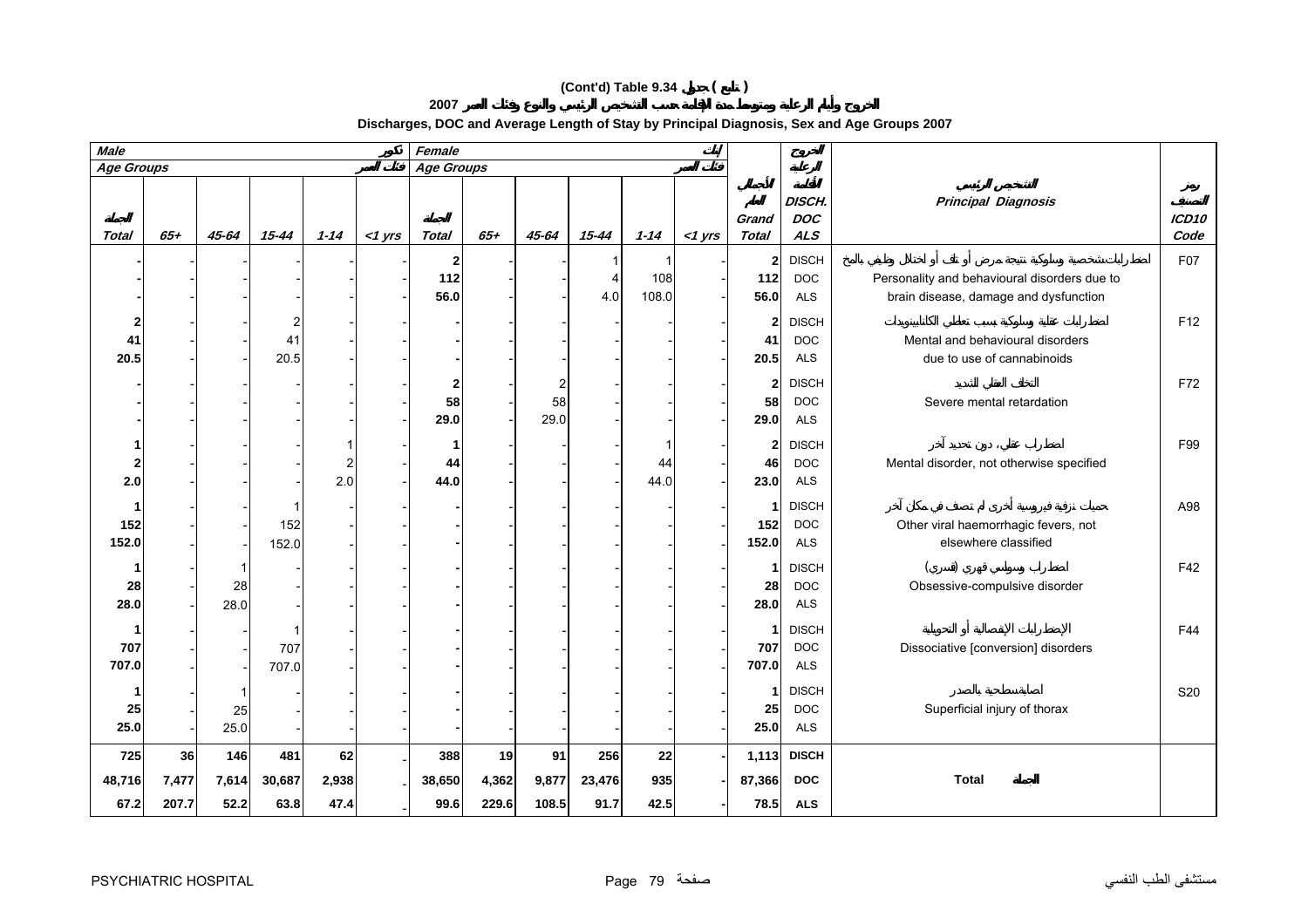# **رسم بياني 9.8 Figure الخروج حسب أعلى عشرة تشخيصات رئيسية <sup>2007</sup> Discharges by The Ten Leading Diagnosis 2007**

<span id="page-14-0"></span>